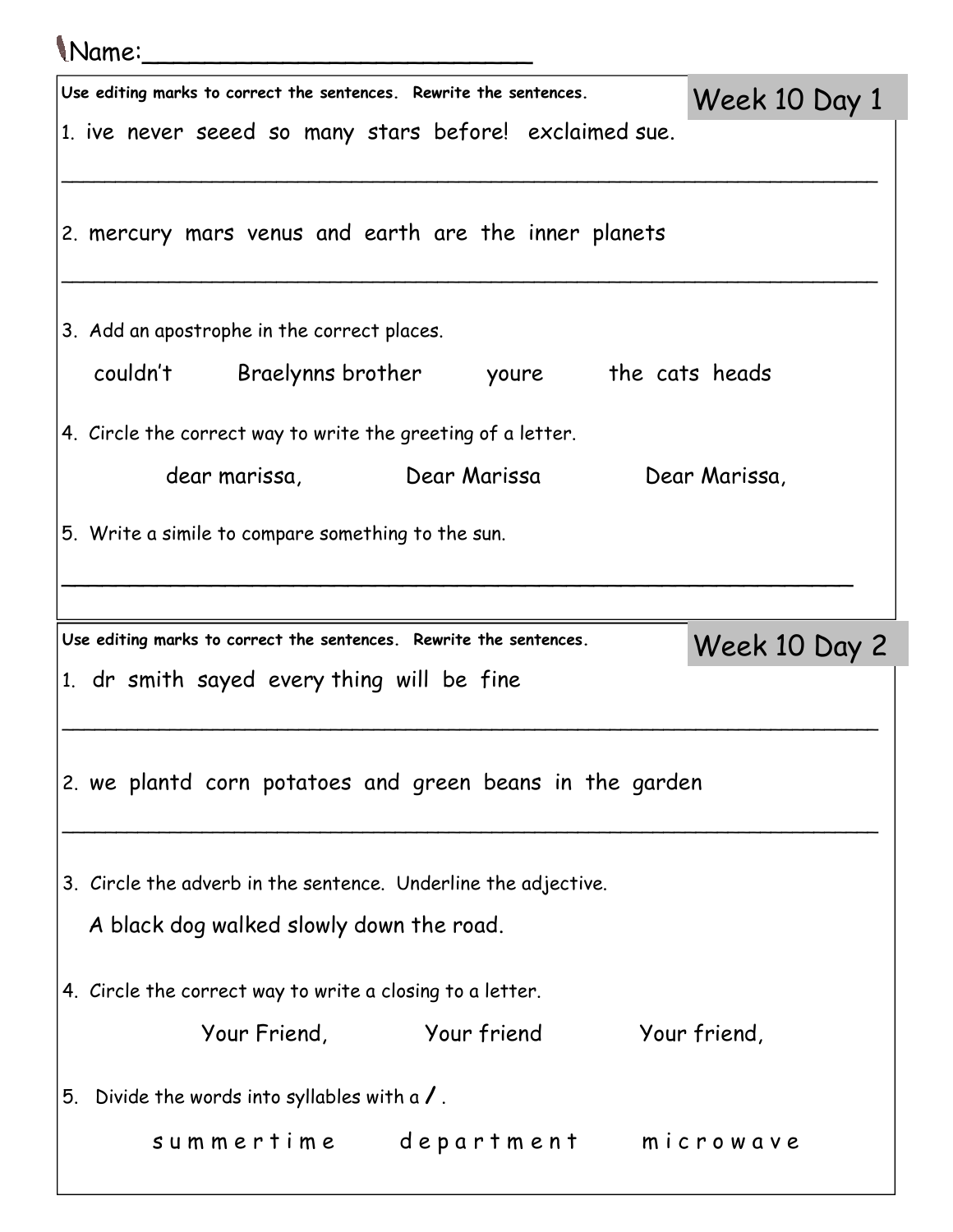## Name:\_\_\_\_\_\_\_\_\_\_\_\_\_\_\_\_\_\_\_\_\_\_\_\_\_

| Use editing marks to correct the sentences. Rewrite the sentences.            | Week 10 Day 3     |
|-------------------------------------------------------------------------------|-------------------|
| 1. please buy sum bread, and milk at the store                                |                   |
|                                                                               |                   |
| 2. i hop you feel beter in the after noon                                     |                   |
| 3. Circle the adverb in the sentence. Underline the verb it is describing.    |                   |
| The scientist carefully looked at the papers.                                 |                   |
|                                                                               |                   |
| 4. Circle the adjective in the sentence. Underline the noun it is describing. |                   |
| We saw several ducks at the pond.                                             |                   |
| 5. Write the abbreviations correctly.                                         |                   |
|                                                                               | strt ____________ |
| September<br>Doctor                                                           | Street            |
| Use editing marks to correct the sentences. Rewrite the sentences.            | Week 10 Day 4     |
| 1. we pickt up sea shells at the beach in florida                             |                   |
|                                                                               |                   |
|                                                                               |                   |
| 2. You will need blue red and green crayons, sayed the teacher                |                   |
|                                                                               |                   |
| 3. Circle the adverb in the sentence. Underline the verb it is describing.    |                   |
| Alyssa and Landon ate quickly at the back table.                              |                   |
|                                                                               |                   |
| 4. Underline the prepositional phrase in the sentence.                        |                   |
| Alyssa and Landon ate quickly at the back table.                              |                   |
| 5. Add s, ed, and ing to the word in (). Write the answers below. ( bake )    |                   |
|                                                                               |                   |